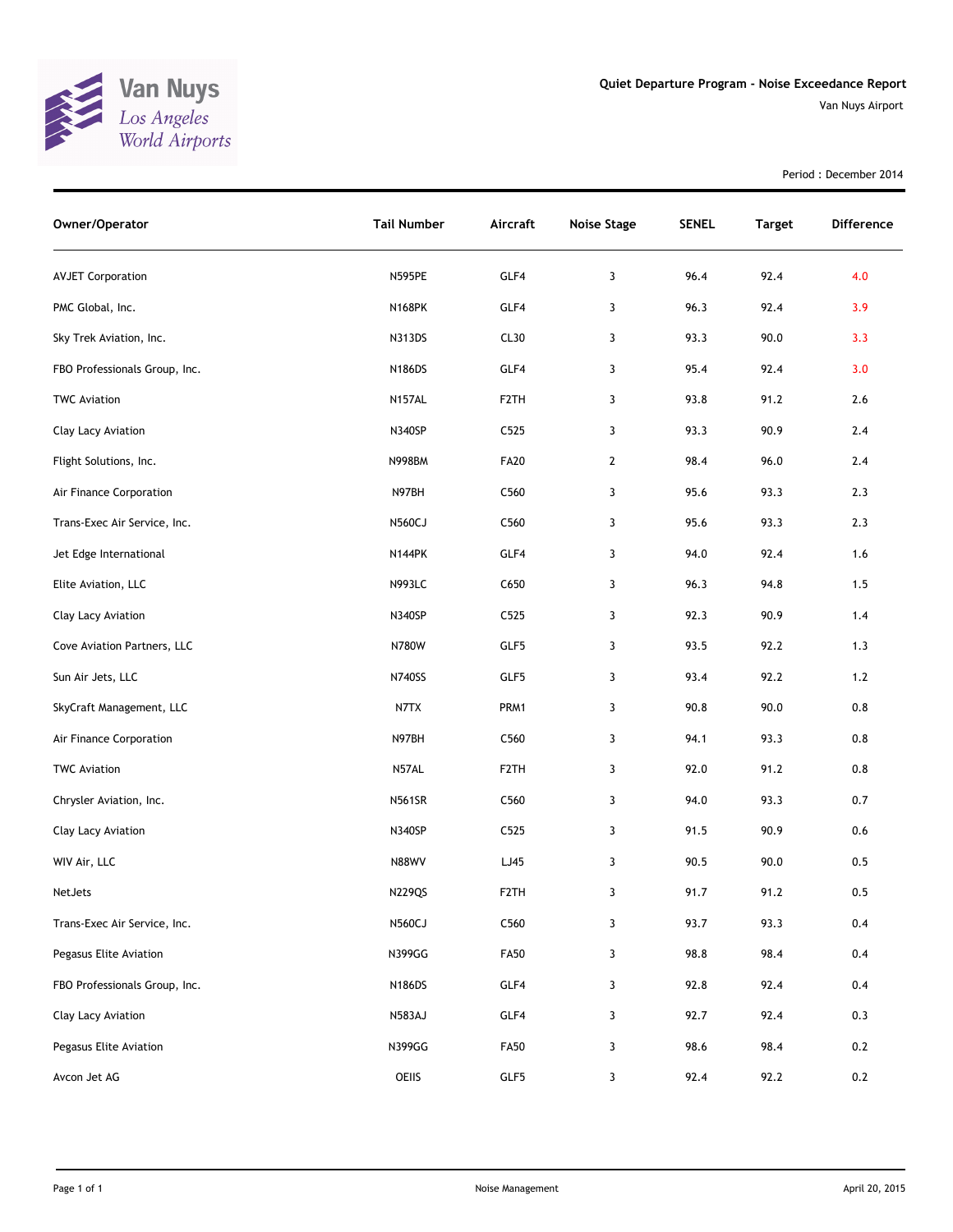

Period : December 2014

| Owner/Operator                    | <b>Departures Exceeding</b><br><b>Target Noise Level</b> | <b>Total Southbound</b><br>Jet Departures |
|-----------------------------------|----------------------------------------------------------|-------------------------------------------|
| Clay Lacy Aviation                | 4                                                        | 144                                       |
| Air Finance Corporation           | 2                                                        | 3                                         |
| FBO Professionals Group, Inc.     | $\mathbf{2}$                                             | 3                                         |
| Trans-Exec Air Service, Inc.      | $\mathbf{2}$                                             | 20                                        |
| Pegasus Elite Aviation            | $\mathbf{2}$                                             | 21                                        |
| <b>TWC Aviation</b>               | 2                                                        | 24                                        |
| Avcon Jet AG                      | $\mathbf{1}$                                             | 1                                         |
| Flight Solutions, Inc.            | $\mathbf{1}$                                             | 1                                         |
| PMC Global, Inc.                  |                                                          |                                           |
| SkyCraft Management, LLC          |                                                          |                                           |
| WIV Air, LLC                      |                                                          |                                           |
| Cove Aviation Partners, LLC       |                                                          | 2                                         |
| Elite Aviation, LLC               |                                                          | 2                                         |
| Sky Trek Aviation, Inc.           | 1                                                        | 4                                         |
| <b>AVJET Corporation</b>          | 1                                                        | 12                                        |
| Sun Air Jets, LLC                 | 1                                                        | 12                                        |
| Chrysler Aviation, Inc.           |                                                          | 23                                        |
| Jet Edge International            | 1                                                        | 39                                        |
| <b>NetJets</b>                    | $\mathbf{1}$                                             | 124                                       |
| 3Foot Air, LLC                    | 0                                                        | 1                                         |
| 5664, LLC                         | 0                                                        |                                           |
| Ace Aviation Services Corporation | 0                                                        |                                           |
| Aced Aviation, LLC                | 0                                                        |                                           |
| ACM Aviation, LLC                 | 0                                                        |                                           |
| Adams Office, LLC                 | 0                                                        |                                           |
| Aero Jet Services, LLC            | 0                                                        |                                           |
| AG Spanos Jet Center, Inc.        | 0                                                        |                                           |
| Aguila Aviation, LLC              | 0                                                        |                                           |
| Air Alliance, LLC                 | 0                                                        |                                           |
| Aircraft Specialists, Inc.        | 0                                                        |                                           |
| A-Ron Resources, LLC              | 0                                                        |                                           |
| Arrow Aircraft, Inc.              | 0                                                        |                                           |
| ATI Jet, Inc.                     | 0                                                        | 1                                         |
| Awaiting Documentation            | 0                                                        |                                           |
| Axis Jet                          | 0                                                        |                                           |
| Bay Jet, LLC                      | 0                                                        |                                           |
| <b>Bechtel Corporation</b>        | 0                                                        |                                           |
| Berggruen Holdings, Ltd.          | 0                                                        |                                           |
| Birds Eye Management, Inc.        | 0                                                        |                                           |
| Bolavi Aviation, LLC              | 0                                                        | 1                                         |

The Van Nuys Airport Fly Friendly - Quiet Departure Program asks that operators of jet aircraft use manufacturer's or NBAA quiet departure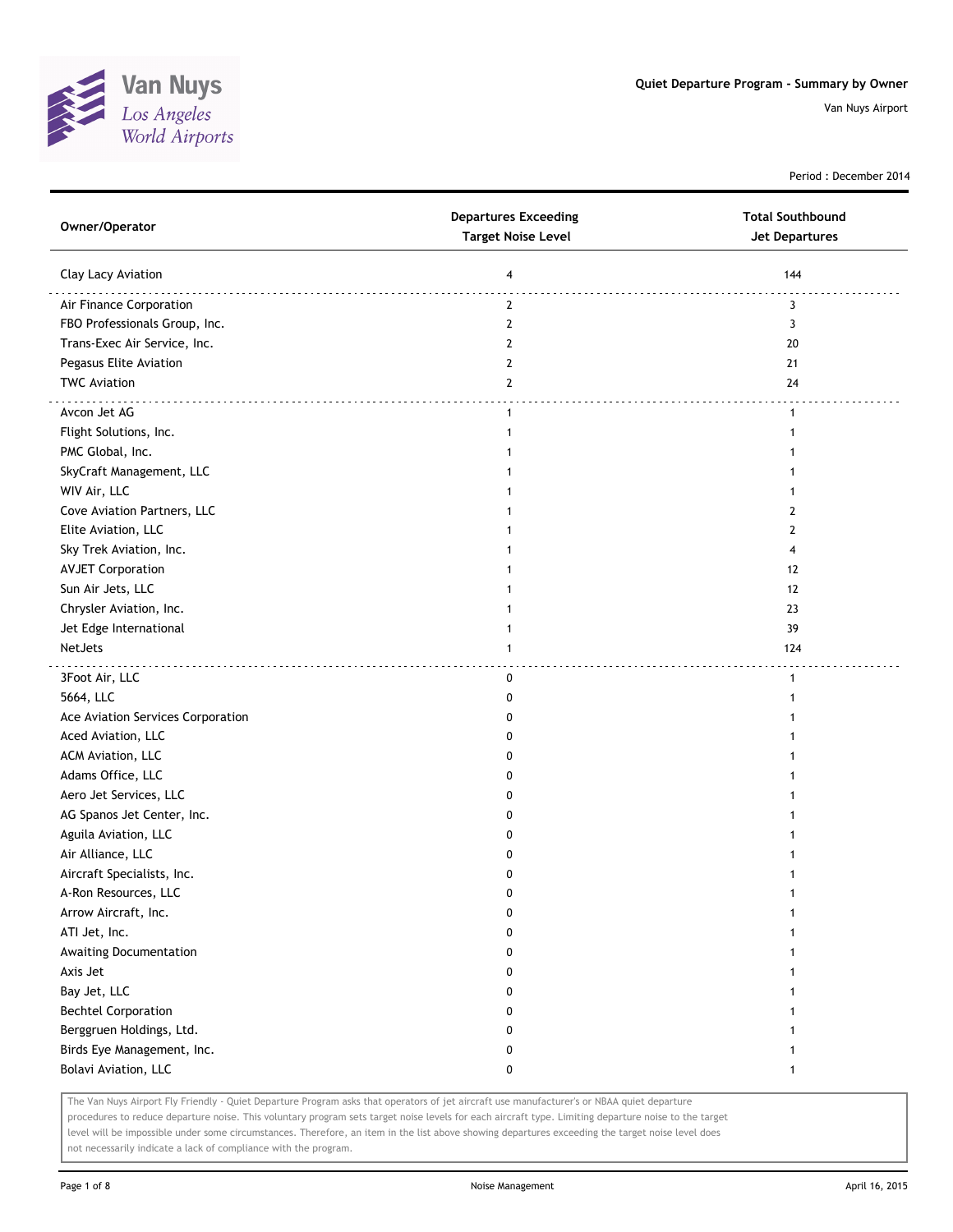

Period : December 2014

| Owner/Operator                      | <b>Departures Exceeding</b><br><b>Target Noise Level</b> | <b>Total Southbound</b><br><b>Jet Departures</b> |
|-------------------------------------|----------------------------------------------------------|--------------------------------------------------|
| Bopper Airways, LLC                 | 0                                                        | 1                                                |
| BSLCC-II, LLC                       | 0                                                        |                                                  |
| <b>Builders Best</b>                | 0                                                        |                                                  |
| Business Jet Managers, Inc.         | 0                                                        |                                                  |
| Butlers Island, LLC                 | 0                                                        |                                                  |
| California Natural Products, Inc.   | 0                                                        |                                                  |
| Carnival Corporation                | 0                                                        |                                                  |
| Centaero Aviation                   | 0                                                        |                                                  |
| Central Missouri Aviation, Inc      | 0                                                        |                                                  |
| Cessna Aircraft Company             | 0                                                        |                                                  |
| CFNS, Inc.                          | 0                                                        |                                                  |
| Channel Island Aviation, Inc.       | 0                                                        |                                                  |
| <b>Civic Center Corporation</b>     | 0                                                        |                                                  |
| Cohen Aviation Leasing, LLC         | 0                                                        |                                                  |
| Corporate Air, LLC                  | 0                                                        |                                                  |
| Corporate Flight International      | 0                                                        |                                                  |
| <b>Costco Wholesale Corporation</b> | 0                                                        |                                                  |
| Czar Aviation, Ltd.                 | 0                                                        |                                                  |
| Czech Time, LLC                     | 0                                                        |                                                  |
| Delta Private Jets                  | 0                                                        |                                                  |
| DES Aviation, LLC                   | 0                                                        |                                                  |
| Desert Wings, LLC                   | 0                                                        |                                                  |
| Dr. Lokesh S. Tantuwaya, MD, Inc.   | 0                                                        |                                                  |
| <b>Emerson Electric Company</b>     | 0                                                        |                                                  |
| <b>Energy Transfer</b>              | 0                                                        |                                                  |
| Executive Jet Management            | 0                                                        |                                                  |
| Fair Wind Air Charter               | 0                                                        | 1                                                |
| <b>Flight Operations</b>            | 0                                                        |                                                  |
| Flynt Aviation, LLC                 | 0                                                        |                                                  |
| <b>Galt Aviation</b>                | 0                                                        |                                                  |
| Gateway Aviation, Inc.              | 0                                                        |                                                  |
| Glass Aviation, Inc.                | 0                                                        |                                                  |
| GPJ 184, LLC                        | 0                                                        |                                                  |
| Grancor Aviation Inc.               | 0                                                        |                                                  |
| GS Brothers, Inc.                   | 0                                                        |                                                  |
| Guardian Air Service, LP            | 0                                                        |                                                  |
| Gulf Offshore Marine, Inc.          | 0                                                        |                                                  |
| Hard Rock Hotel                     | 0                                                        |                                                  |
| Hill Air Company, Ltd               | 0                                                        |                                                  |
| Honaker Aviation, Inc.              | 0                                                        |                                                  |
| Howlin Flying Service, LLC          | 0                                                        | 1                                                |

The Van Nuys Airport Fly Friendly - Quiet Departure Program asks that operators of jet aircraft use manufacturer's or NBAA quiet departure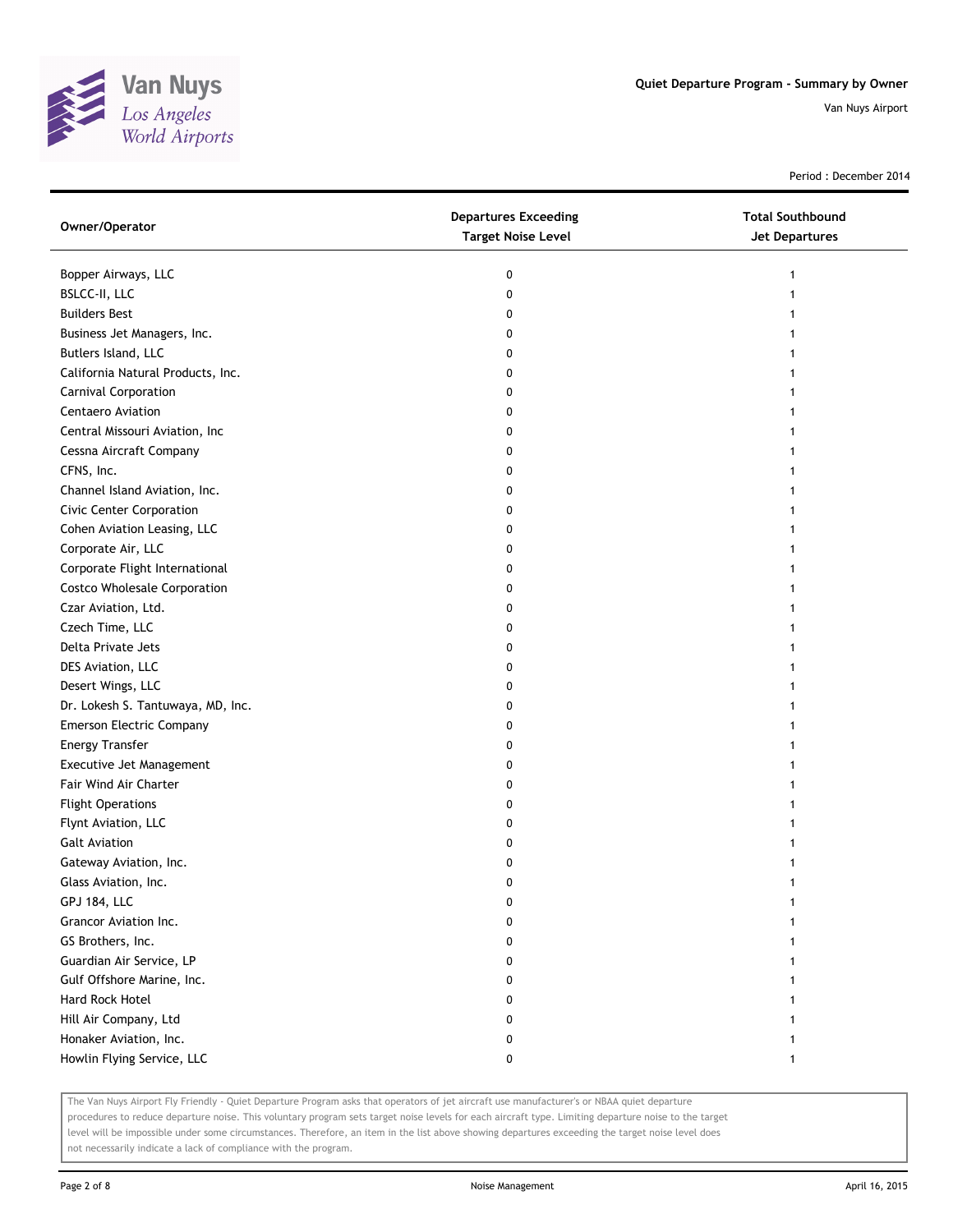

Period : December 2014

| Owner/Operator                              | <b>Departures Exceeding</b><br><b>Target Noise Level</b> | <b>Total Southbound</b><br><b>Jet Departures</b> |
|---------------------------------------------|----------------------------------------------------------|--------------------------------------------------|
| <b>HSMM LLC</b>                             | 0                                                        | 1                                                |
| Hubbard Broadcasting, Inc.                  | 0                                                        |                                                  |
| Infinity Aviation I, LLC                    | 0                                                        |                                                  |
| International Jet, LLC                      | 0                                                        |                                                  |
| J & V Aircraft Leasing, Inc.                | 0                                                        |                                                  |
| J.P. Air Charter, Inc.                      | 0                                                        |                                                  |
| James & Denise Walker                       | 0                                                        |                                                  |
| Jem Investments                             | 0                                                        |                                                  |
| Jet 205 TW, LLC                             | 0                                                        |                                                  |
| Jet Aviation Flight Services                | 0                                                        |                                                  |
| Jet Linx Aviation, LLC                      | 0                                                        |                                                  |
| Jet-Alliance, Inc.                          | 0                                                        |                                                  |
| Journey Aviation, LLC                       | 0                                                        |                                                  |
| Kaiser Air                                  | 0                                                        |                                                  |
| KAP Aviation, LLC                           | 0                                                        |                                                  |
| Kimbal Logistics, LLC                       | 0                                                        |                                                  |
| Kimberly Clark de Mexico, SA de CV          | 0                                                        |                                                  |
| King Aviation, LLC                          | 0                                                        |                                                  |
| <b>KTR Capital Partners</b>                 | 0                                                        |                                                  |
| Landmark Aviation                           | 0                                                        |                                                  |
| Light Speed Aviation, LLC                   | 0                                                        |                                                  |
| Loretto Aviation, LLC                       | 0                                                        |                                                  |
| Lyon Aviation                               | 0                                                        |                                                  |
| Mach One Air Charters, Inc.                 | 0                                                        |                                                  |
| Malcolm Aviation, LLC                       | 0                                                        |                                                  |
| McDonald Aviation, LLC                      | 0                                                        |                                                  |
| MCS Leasing, Inc.                           | 0                                                        |                                                  |
| Med Air, LLC                                | 0                                                        |                                                  |
| Mendota Aircraft Management, LLC            | 0                                                        |                                                  |
| Merle Norman Cosmetics, Inc.                | 0                                                        |                                                  |
| Midland Financial Company Flight Department | 0                                                        |                                                  |
| Mill Creek Aviation, LLC                    | 0                                                        |                                                  |
| Motorola Mobility Aviation Holdings         | 0                                                        |                                                  |
| Mountain Solitude, LLC                      | o                                                        |                                                  |
| Mt. Hood Transport, Inc.                    | 0                                                        |                                                  |
| Mustang Systems, LLC                        | 0                                                        |                                                  |
| MWM AG, LLC                                 | 0                                                        |                                                  |
| N36MU, LLC                                  | 0                                                        |                                                  |
| N702SJ, LLC                                 | 0                                                        |                                                  |
| N881WT, LLC                                 | 0                                                        |                                                  |
| Napa Jet Center                             | 0                                                        | 1                                                |

The Van Nuys Airport Fly Friendly - Quiet Departure Program asks that operators of jet aircraft use manufacturer's or NBAA quiet departure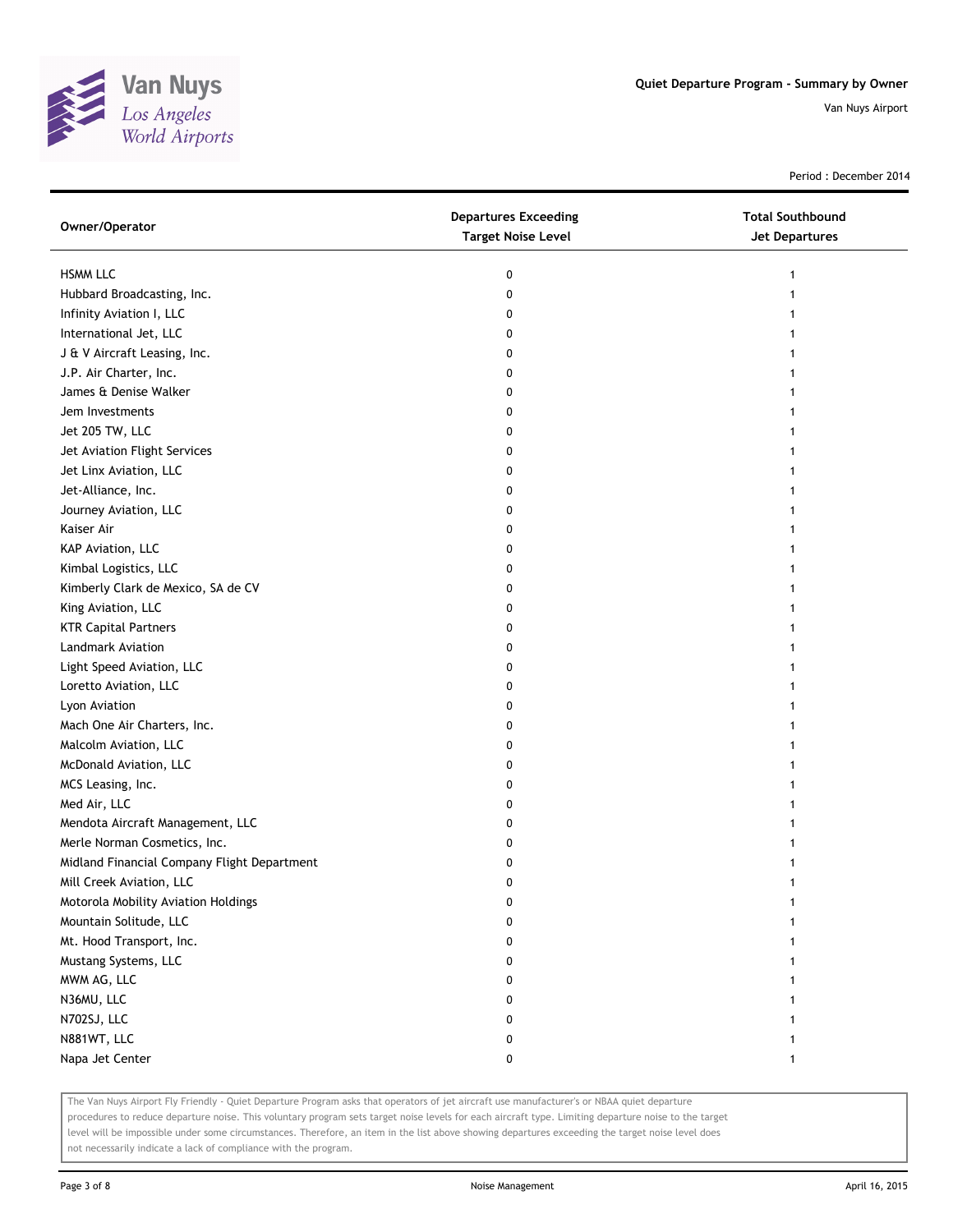

Period : December 2014

| Owner/Operator                           | <b>Departures Exceeding</b><br><b>Target Noise Level</b> | <b>Total Southbound</b><br>Jet Departures |
|------------------------------------------|----------------------------------------------------------|-------------------------------------------|
| Nevada Challenger, LLC                   | 0                                                        | 1                                         |
| North American Air Charter               | 0                                                        |                                           |
| Northrop Grumman                         | 0                                                        |                                           |
| Northrop Grumman Corporation             | 0                                                        |                                           |
| NWA Partners, LLC                        | 0                                                        |                                           |
| OGBJET, LLC                              | 0                                                        |                                           |
| Onward & Upward, LLC                     | 0                                                        |                                           |
| Ossian Airways III, Inc.                 | 0                                                        |                                           |
| Pacific Coast Jet Charter, Inc.          | 0                                                        |                                           |
| Pacific Coast Jet, LLC                   | 0                                                        |                                           |
| Pacific Connection, Inc.                 | 0                                                        |                                           |
| Panda Restaurant Group, Inc.             | 0                                                        |                                           |
| Park Corporation                         | 0                                                        |                                           |
| Penske Jet, Inc.                         | 0                                                        |                                           |
| People's Choice Consulting, LLC          | 0                                                        |                                           |
| Pittco Aviation, Inc.                    | 0                                                        |                                           |
| PK Equipment Holding, LLC                | 0                                                        |                                           |
| Policia Federal Preventiva               | 0                                                        |                                           |
| Prime Jet, LLC                           | 0                                                        |                                           |
| R&S Aviation, Inc.                       | 0                                                        |                                           |
| R.O.P. Aviation, Inc.                    | 0                                                        |                                           |
| Rail Management & Consulting Corporation | 0                                                        |                                           |
| Red Wing Associates, LLC                 | 0                                                        |                                           |
| Rockwell Automation, Inc.                | 0                                                        |                                           |
| Santa Barbara Aviation                   | 0                                                        |                                           |
| Seward L. Schreder Construction, Inc.    | 0                                                        |                                           |
| Sierra Papa, Inc.                        | 0                                                        |                                           |
| Sinercon, SA                             | 0                                                        |                                           |
| Skybird Aviation, Inc.                   | 0                                                        |                                           |
| Southport Leasing, LLC                   | 0                                                        |                                           |
| Starbase Aviation                        | 0                                                        |                                           |
| <b>Stargazer Aviation</b>                | 0                                                        |                                           |
| State Farm Mutual Auto Insurance         | 0                                                        |                                           |
| Stephens Institute                       | 0                                                        |                                           |
| Superior Transportation Associates, Inc. | 0                                                        |                                           |
| Talon Air, Inc.                          | 0                                                        |                                           |
| Tango Air, Inc., DBA Schubach Aviation   | 0                                                        |                                           |
| Thomas H. Lee Company                    | 0                                                        |                                           |
| Trident Aviation Services, LLC           | 0                                                        |                                           |
| Tri-Marine International                 | 0                                                        |                                           |
| Tristen Aviation Group, LLC              | 0                                                        | 1                                         |

The Van Nuys Airport Fly Friendly - Quiet Departure Program asks that operators of jet aircraft use manufacturer's or NBAA quiet departure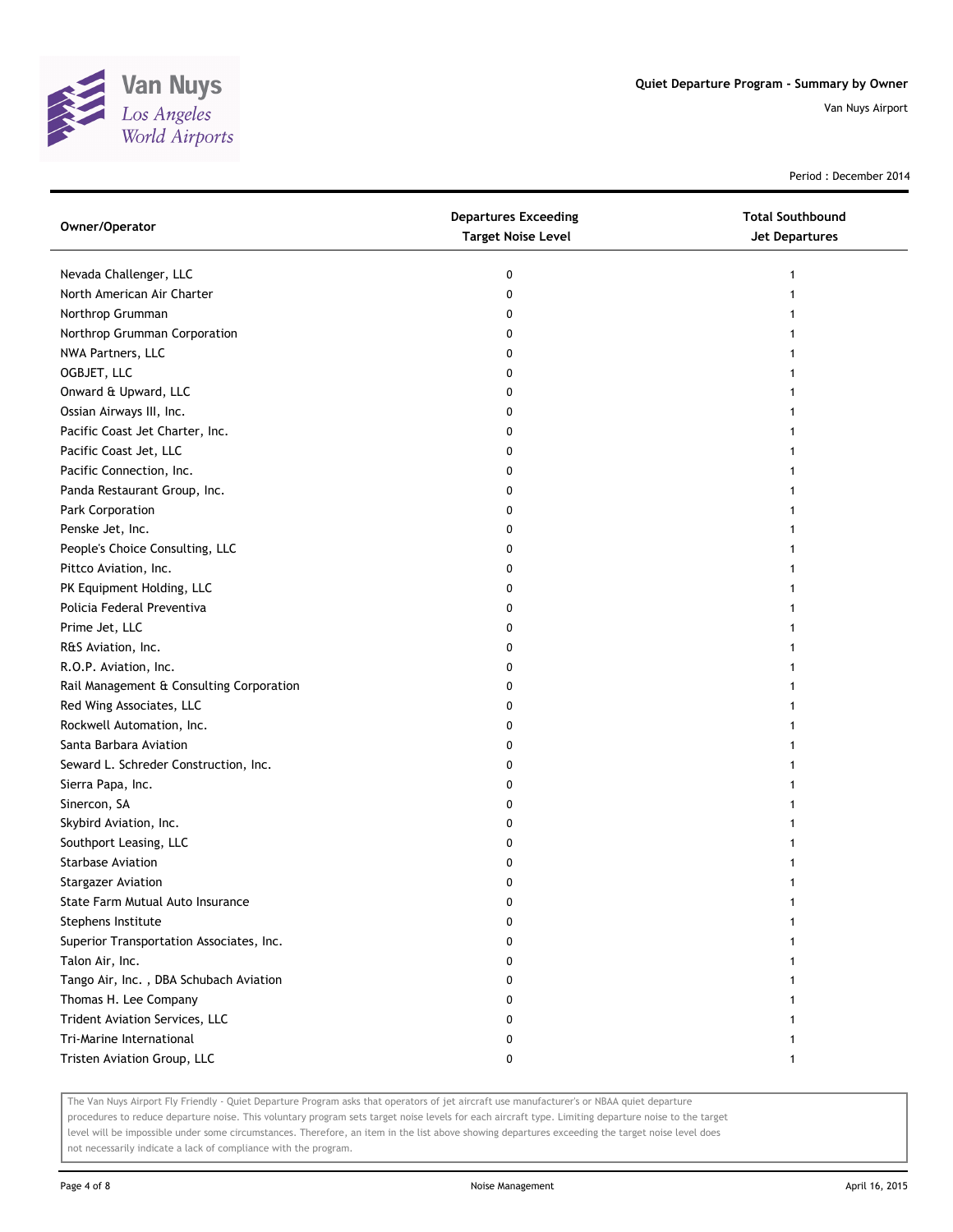

Period : December 2014

| Owner/Operator                           | <b>Departures Exceeding</b><br><b>Target Noise Level</b> | <b>Total Southbound</b><br><b>Jet Departures</b> |
|------------------------------------------|----------------------------------------------------------|--------------------------------------------------|
| TVPX Acquisitions, Inc.                  | 0                                                        | 1                                                |
| Union Gas Air Ventures, LLC              | 0                                                        |                                                  |
| Universal Jet Aviation, Inc.             | 0                                                        |                                                  |
| <b>UNKNOWN</b>                           | 0                                                        |                                                  |
| VCS Air, LLC                             | 0                                                        |                                                  |
| VICI Aviation, LLC                       | 0                                                        | 1                                                |
| Viper Aviation                           | 0                                                        | 1                                                |
| VISTAJET Luftfahrtunternehmen GmbH       | 0                                                        |                                                  |
| <b>Washington Corporations</b>           | 0                                                        |                                                  |
| WaterStreet Aviation, LLC                | 0                                                        |                                                  |
| Wave Equity Partners, LLC                | 0                                                        |                                                  |
| West Ridge Air II, LLC                   | 0                                                        |                                                  |
| Wilshire Associates                      | 0                                                        |                                                  |
| Winnepeg, LLC                            | 0                                                        |                                                  |
| Xerox Corporation                        | 0                                                        |                                                  |
| Acabel, LLC                              | 0                                                        | 2                                                |
| Aerolineas Ejecutivas, SA de CV          | 0                                                        | 2                                                |
| Aeropremiere, LLC                        | 0                                                        | 2                                                |
| AG Logistic Services, LLC                | 0                                                        | 2                                                |
| Airborne, Inc. DBA FirstFlight           | 0                                                        | $\mathbf{2}$                                     |
| Anderson Air, Ltd.                       | 0                                                        | $\mathbf{2}$                                     |
| BioBird, LLC                             | 0                                                        | 2                                                |
| Biscuit Aviation, LLC                    | 0                                                        | 2                                                |
| Blue Sky 45, LLC                         | 0                                                        | 2                                                |
| Boulder Aviation Management, LLC         | 0                                                        | 2                                                |
| Caesars Entertainment Operating Co., Inc | 0                                                        | 2                                                |
| Casey Company                            | 0                                                        | 2                                                |
| CFS Air, LLC                             | 0                                                        | 2                                                |
| Clear Channel Communications, Inc.       | 0                                                        | 2                                                |
| <b>CM Holdings</b>                       | 0                                                        | $\overline{2}$                                   |
| DD251, LLC                               | 0                                                        | $\mathbf{2}$                                     |
| Dream Trans, LLC                         | 0                                                        | $\overline{2}$                                   |
| Echo Leasing, LLC                        | 0                                                        | 2                                                |
| ExcelAire Service, Inc.                  | 0                                                        | 2                                                |
| FL Aviation Corp.                        | 0                                                        | $\mathbf{2}$                                     |
| Flexnet(Jet Soultions)                   | 0                                                        | $\mathbf{2}$                                     |
| <b>Gulfstream Aerospace Corporation</b>  | 0                                                        | $\overline{2}$                                   |
| Hidacane Air, LLC                        | 0                                                        | 2                                                |
| Kalitta Charters, LLC                    | 0                                                        | $\mathbf{2}$                                     |
| Kingston Aviation, LLC                   | 0                                                        | $\mathbf{2}$                                     |
| Komar Aviation Group                     | 0                                                        | $\mathbf{2}$                                     |

The Van Nuys Airport Fly Friendly - Quiet Departure Program asks that operators of jet aircraft use manufacturer's or NBAA quiet departure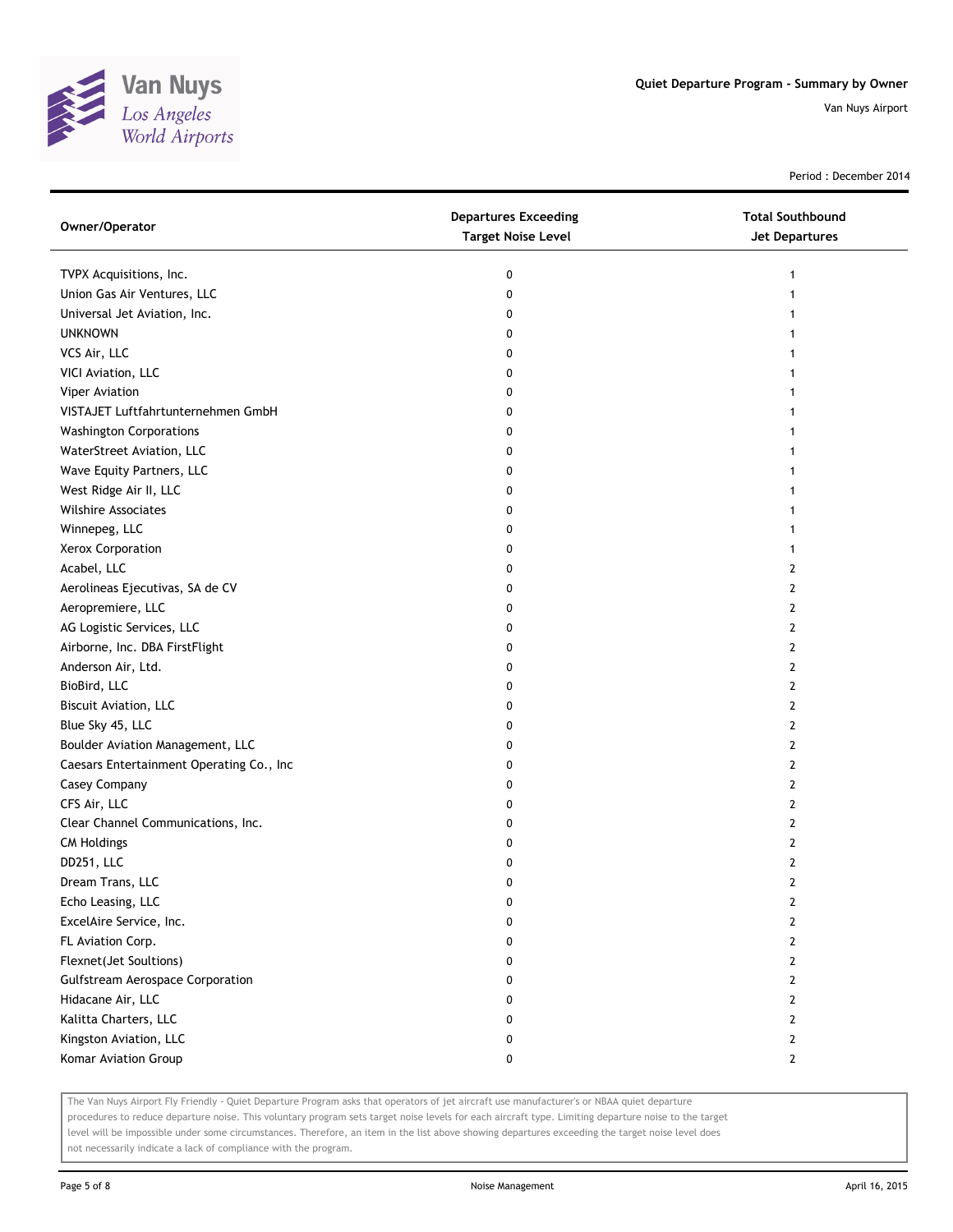

Period : December 2014

| Owner/Operator                                      | <b>Departures Exceeding</b><br><b>Target Noise Level</b> | <b>Total Southbound</b><br>Jet Departures |
|-----------------------------------------------------|----------------------------------------------------------|-------------------------------------------|
| Las Vegas Jet, LLC                                  | 0                                                        | 2                                         |
| Liberty Specialty Enterprises, Inc.                 | 0                                                        | $\overline{2}$                            |
| Luft Aviation Charter, Pty. Ltd.                    | 0                                                        | 2                                         |
| MC Group                                            | 0                                                        | 2                                         |
| Mercury Aviation Management, LLC                    | 0                                                        | 2                                         |
| Moelis & Company Manager, LLC                       | 0                                                        | 2                                         |
| Mueller Industries, Inc.                            | 0                                                        | 2                                         |
| Newsflight, Inc.                                    | 0                                                        | 2                                         |
| North Slope Borough Search & Rescue                 | 0                                                        | 2                                         |
| Passport 100, LLC                                   | 0                                                        | $\overline{2}$                            |
| Premier Jets, Inc.                                  | 0                                                        | $\overline{2}$                            |
| Roma 550, LLC                                       | 0                                                        | 2                                         |
| Santa Barbara Aircraft Management                   | 0                                                        | 2                                         |
| SMRK, LLC                                           | 0                                                        | 2                                         |
| Solairus Aviation                                   | 0                                                        | 2                                         |
| SP Aviation, Inc.                                   | 0                                                        | 2                                         |
| Sweet Jet, LLC                                      | 0                                                        | 2                                         |
| TAK Aviation (UK) Limited                           | 0                                                        | 2                                         |
| Teknon, LLC                                         | 0                                                        | 2                                         |
| The DIRECTV Group, Inc.                             | 0                                                        | $\mathbf{2}$                              |
| The Kroger Company                                  | 0                                                        | $\overline{2}$                            |
| Transworld Oil USA, Inc.                            | 0                                                        | $\overline{2}$                            |
| Trijet Aviation Management, LLC                     | 0                                                        | 2                                         |
| Tull Family Trust C/O Mickey Segal                  | 0                                                        | 2                                         |
| Two Bear Management, LLC                            | 0                                                        | 2                                         |
| Velox Aircraft, LLC                                 | 0                                                        | 2                                         |
| XRS Holdings, LLC                                   | 0                                                        | 2                                         |
| Air Lease Corporation                               | 0                                                        | 3                                         |
| Air Rutter International DBA JetFlite International | 0                                                        | 3                                         |
| Altpoint Capital Partners LLC                       | 0                                                        | 3                                         |
| <b>Business Jet Access</b>                          | 0                                                        | 3                                         |
| <b>Central Management Services</b>                  | 0                                                        | 3                                         |
| <b>Chevron Aviation Services</b>                    | 0                                                        | 3                                         |
| Colony Capital, LLC                                 | 0                                                        | 3                                         |
| Dorato Jets, LLC                                    | 0                                                        | 3                                         |
| <b>Grossman Company Properties</b>                  | 0                                                        | 3                                         |
| Guthy-Renker Aviation, LLC                          | 0                                                        | 3                                         |
| Hollister Aviation, LLC                             | 0                                                        | 3                                         |
| KW Flight, LLC                                      | 0                                                        | 3                                         |
| Mannco, LLC                                         | 0                                                        | 3                                         |
| Memley Aviation                                     | 0                                                        | 3                                         |

The Van Nuys Airport Fly Friendly - Quiet Departure Program asks that operators of jet aircraft use manufacturer's or NBAA quiet departure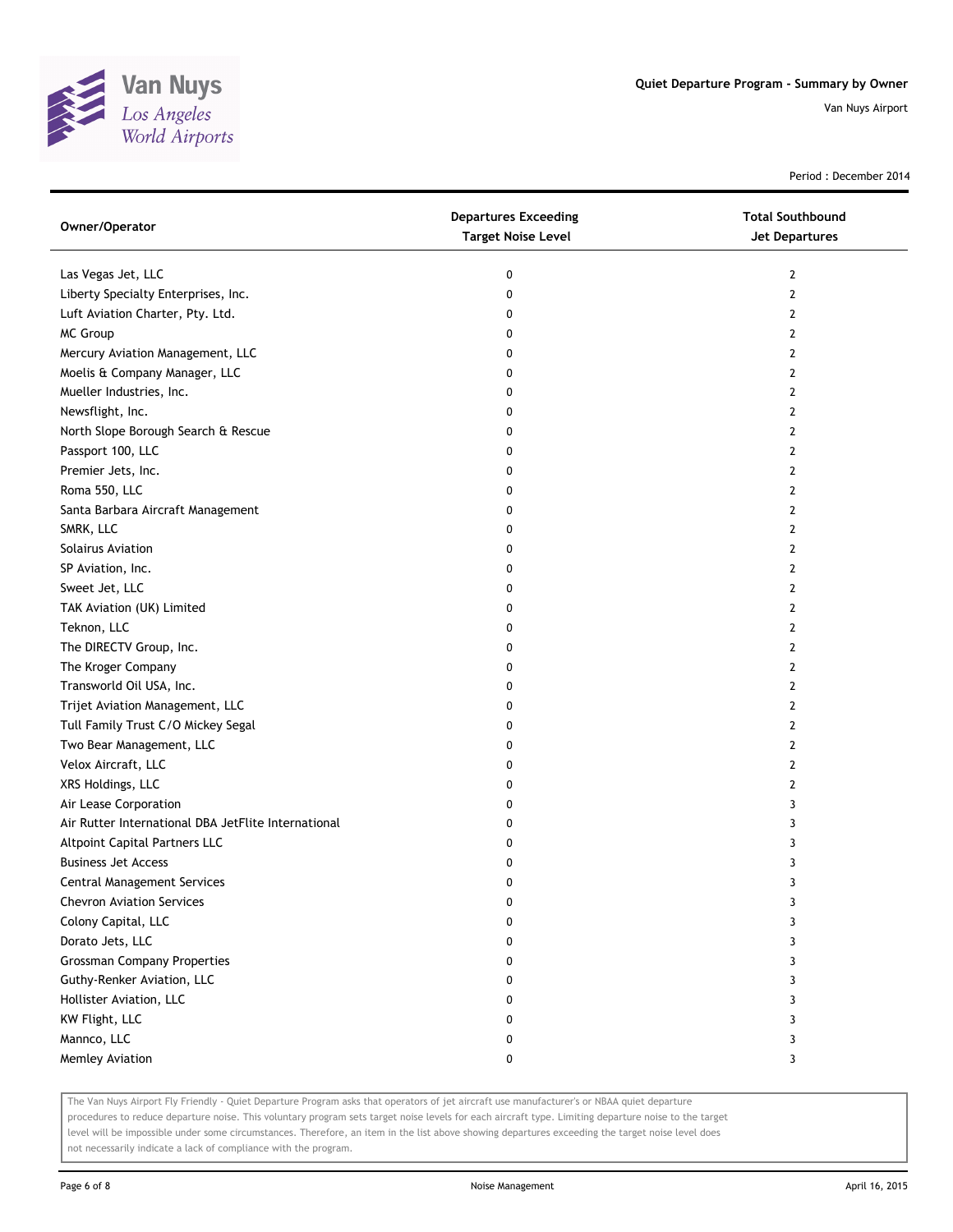

Period : December 2014

| Owner/Operator                        | <b>Departures Exceeding</b><br><b>Target Noise Level</b> | <b>Total Southbound</b><br>Jet Departures |
|---------------------------------------|----------------------------------------------------------|-------------------------------------------|
| <b>MGM Resorts International</b>      | 0                                                        | 3                                         |
| NantWorks, LLC                        | 0                                                        | 3                                         |
| Niznick Enterprises, Inc.             | 0                                                        | 3                                         |
| Professional Jet, Inc.                | 0                                                        | 3                                         |
| RB Aircraft Leasing, LLC              | 0                                                        | 3                                         |
| Regency Air, LLC                      | 0                                                        | 3                                         |
| <b>STA Jets</b>                       | 0                                                        | 3                                         |
| Swiflite Aircraft Corporation         | 0                                                        | 3                                         |
| The Heavener Company Leasing, LLC     | 0                                                        | 3                                         |
| Ultra-Lux Jets, Inc.                  | 0                                                        | 3                                         |
| West Coast Charters, LLC              | 0                                                        | 3                                         |
| Windsor Jet Management                | 0                                                        | 3                                         |
| Ambrose Corporation                   | 0                                                        |                                           |
| Current Aviation Group, Inc.          | 0                                                        | 4                                         |
| FltPlan.com                           | 0                                                        | 4                                         |
| Golden State Air Charter, LLC         | 0                                                        | 4                                         |
| Int'l Union of Operating Engineers    | 0                                                        | 4                                         |
| <b>NVJETS</b>                         | 0                                                        | 4                                         |
| Occidental Petroleum Corporation      | 0                                                        | 4                                         |
| Paragon Airways                       | 0                                                        | 4                                         |
| Paramount Pictures Corporation        | 0                                                        | 4                                         |
| Pilgrim Enterprises C/O Castle & Cook | 0                                                        | 4                                         |
| Skybird Aviation                      | 0                                                        | 4                                         |
| Starwood Management, LLC              | 0                                                        | 4                                         |
| Advanced Air Management, Inc.         | 0                                                        | 5                                         |
| Airbar, LLC                           | 0                                                        | 5                                         |
| Allen Lund Company, Inc.              | 0                                                        | 5                                         |
| Ares Technical Administration, LLC    | 0                                                        | 5                                         |
| Avalon Capital Group, LLC             | 0                                                        | 5                                         |
| Cinco Air Charter, LLC                | 0                                                        | 5                                         |
| K/S Aviation, LLC                     | 0                                                        | 5                                         |
| Latitude 33 Aviation LLC              | 0                                                        | 5                                         |
| N702SS LLC                            | 0                                                        | 5                                         |
| Raspberry Consulting, LLC             | 0                                                        | 5                                         |
| Space Exploration Technologies        | 0                                                        | 5                                         |
| Aero Air, LLC                         | 0                                                        | 6                                         |
| Executive Jet Management, Inc.        | 0                                                        | 6                                         |
| Global Flight, Inc.                   | 0                                                        | 6                                         |
| Golden State Jet, LLC                 | 0                                                        | 6                                         |
| Meridian Air Charter                  | 0                                                        | 6                                         |
| Oakmont Corporation                   | 0                                                        | 6                                         |

The Van Nuys Airport Fly Friendly - Quiet Departure Program asks that operators of jet aircraft use manufacturer's or NBAA quiet departure